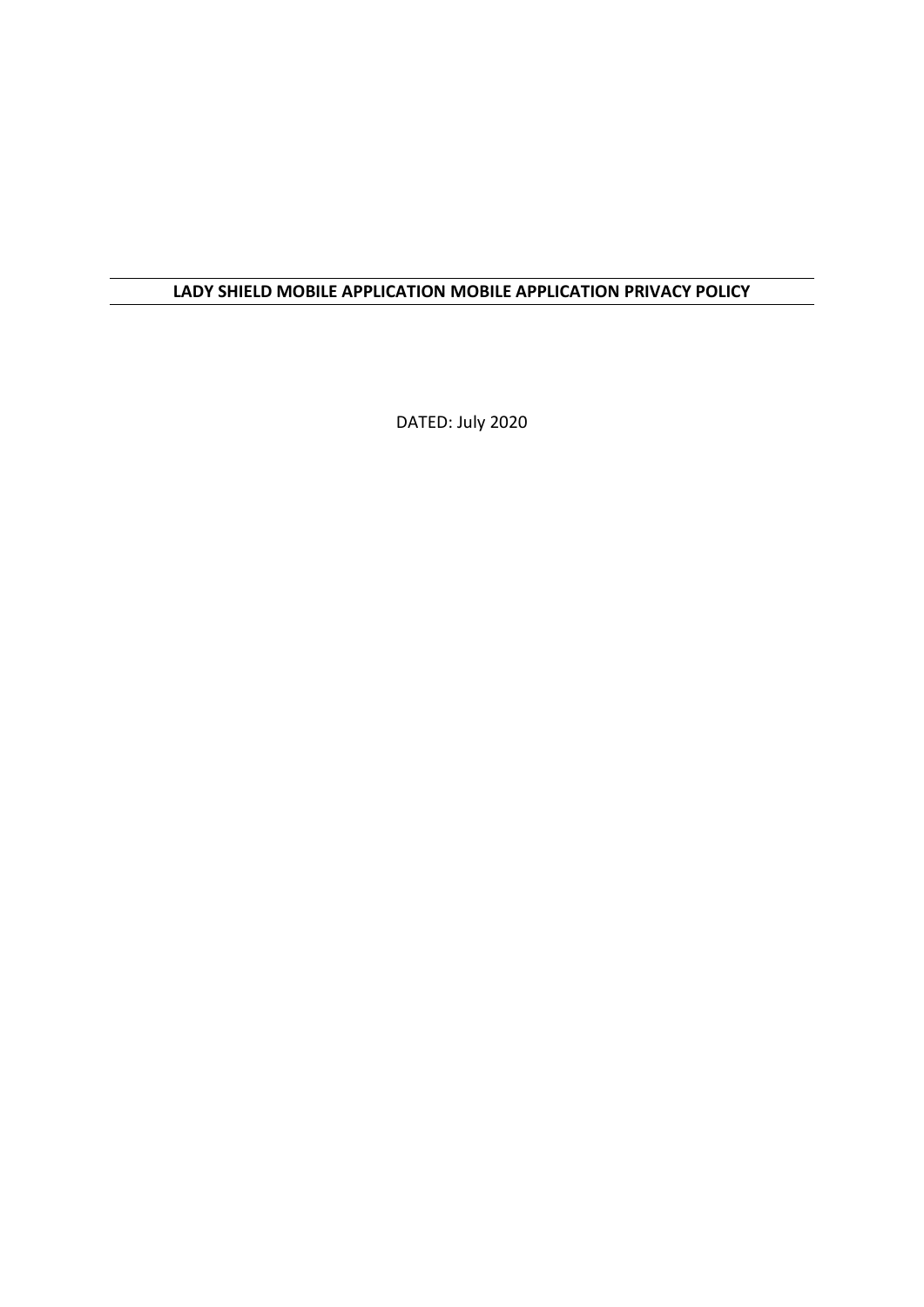## **MOBILE APPLICATION PRIVACY POLICY**

This mobile application is owned and operated by Trina Marketing Services (Pty)Ltd T/A Lady Shield mobile application and will be referred to as "We", "our" and "us" in this Internet Privacy Policy. By using this site, you agree to the Internet Privacy Policy of this mobile application ("the mobile application"), which is set out on this mobile application page. The Internet Privacy Policy relates to the collection and use of personal information you may supply to us through your conduct on the mobile application.

We reserve the right, at our discretion, to modify or remove portions of this Internet Privacy Policy at any time. This Internet Privacy Policy is in addition to any other terms and conditions applicable to the use of this mobile application. We do not make any representations about third party websites that may be linked our mobile application.

We recognise the importance of protecting the privacy of information collected about visitors to our mobile application, in particular information that is capable of identifying an individual ("personal information"). This Internet Privacy Policy governs the manner in which your personal information, obtained through the mobile application, will be dealt with. This Internet Privacy Policy should be reviewed periodically so that you are updated on any changes. We welcome your comments and feedback.

## **Personal Information**

1. Personal information about visitors to our site is collected only when knowingly and voluntarily submitted. For example, we may need to collect such information to provide you with further services or to answer or forward any requests or enquiries. It is our intention that this policy will protect your personal information from being dealt with in any way that is inconsistent with applicable privacy laws in South Africa.

## **Use of Information**

2. Personal information that visitors submit to our site is used only for the purpose for which it is submitted or for such other secondary purposes that are related to the primary purpose, unless we disclose other uses in this Internet Privacy Policy or at the time of collection. Copies of correspondence sent from the mobile application, that may contain personal information, are stored as archives for record-keeping and back-up purposes only.

## **Collecting information on Registered members**

3. As part of registering with us, we collect personal information about you in order for you to take full advantage of our services. To do this it may be necessary for you to provide additional information to us.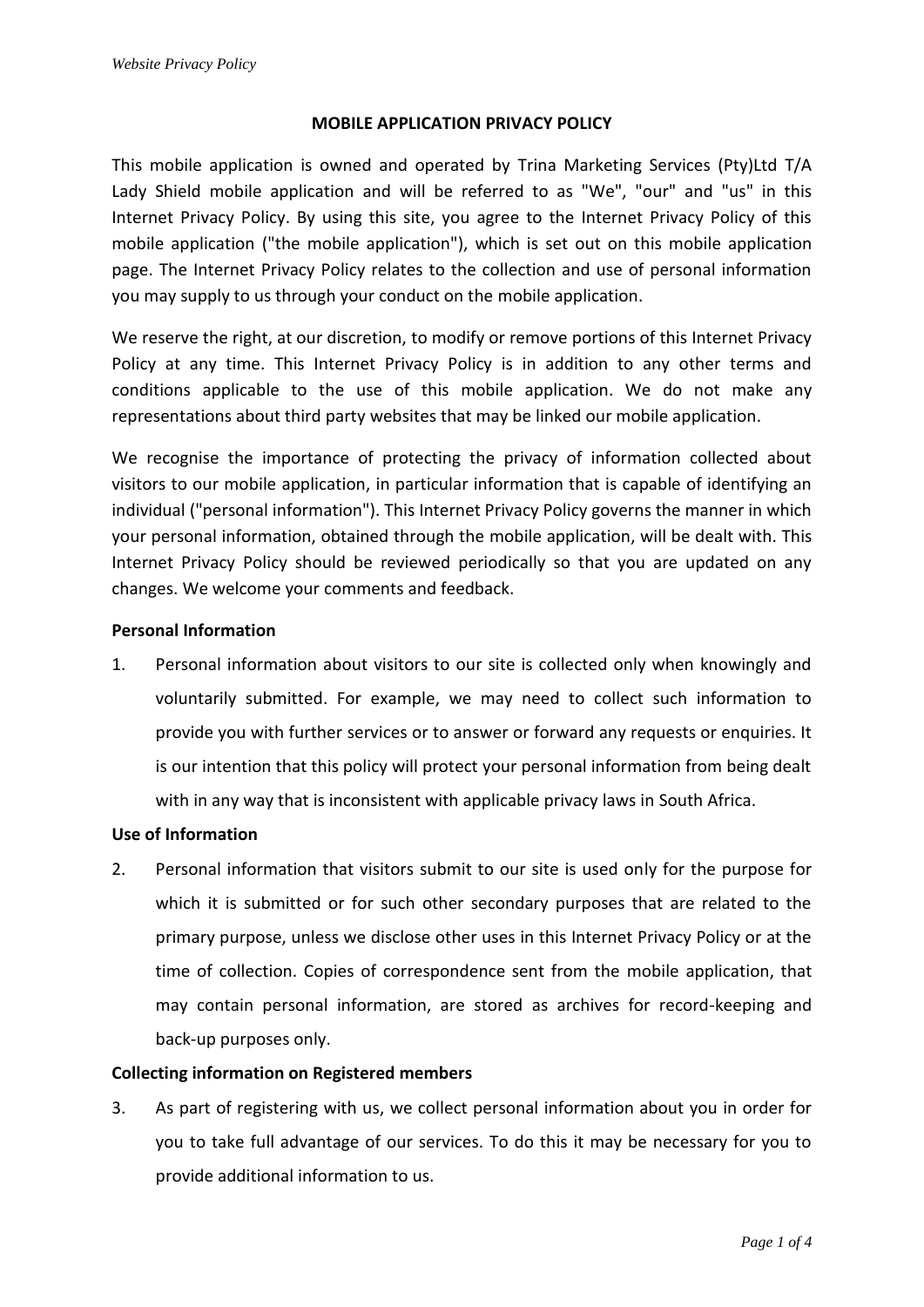4. We use information to help improve the [safety and reliability](https://policies.google.com/privacy?hl=en-US#footnote-safety-reliability) of our services. This includes detecting, preventing, and responding to fraud, abuse, security risks, and technical issues that could harm our service, our users, or the public and also to have all the necessary required information about you in cases of emergency to forward to your emergency contacts or legal authorities.

## 5. *Registration*

Registration is completely optional. Registration may include submitting your name, email address, address, telephone numbers, option on receiving updates and promotional material and other information. You may access this information at any time by logging in and going to your account.

### **Disclosure**

- 6. Apart from where you have consented or disclosure is necessary to achieve the purpose for which it was submitted, personal information may be disclosed in special situations where we have reason to believe that doing so is necessary to identify, contact or bring legal action against anyone damaging, injuring, or interfering (intentionally or unintentionally) with our rights or property, users, or anyone else who could be harmed by such activities. Also, we may disclose personal information when we believe in good faith that the law requires disclosure.
- 7. We may engage third parties to provide you with goods or services on our behalf. In that circumstance, we may disclose your personal information to those third parties in order to meet your request for goods or services.

#### **Security**

- 8. We strive to ensure the security, integrity and privacy of personal information submitted to our sites, and we review and update our security measures in light of current technologies. Unfortunately, no data transmission over the Internet can be guaranteed to be totally secure.
- 9. However, we will endeavour to take all reasonable steps to protect the personal information you may transmit to us or from our online products and services. Once we do receive your transmission, we will also make our best efforts to ensure its security on our systems.
- 10. In addition, our employees and the contractors who provide services related to our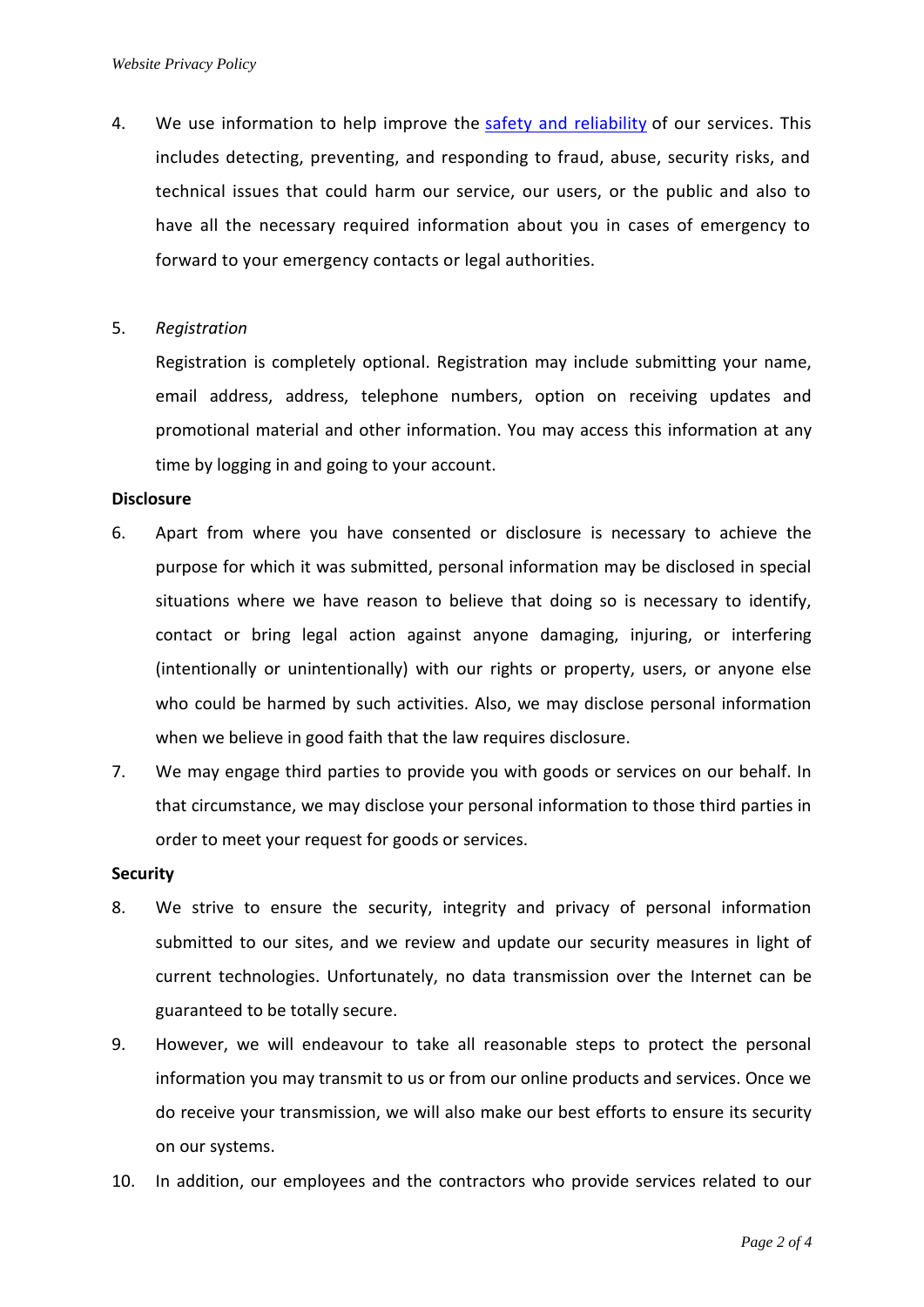information systems are obliged to respect the confidentiality of any personal information held by us. However, we will not be held responsible for events arising from unauthorised access to your personal information.

## **Collecting Information for Users**

- 11. The information we collect includes *unique identifiers*, browser type and settings, device type and settings, operating system, phone number, and application version number. We also collect information about the interaction of your apps, browsers, and devices with our services, including [IP address,](https://policies.google.com/privacy?hl=en-US#footnote-ip) crash reports, system activity, and the date, time, and [referrer URL](https://policies.google.com/privacy?hl=en-US#footnote-referrer-url) of your request.
- 12. *Location*

We collect information about your location when you use our services, which helps in the sending of location to your pre-configured emergency contacts in case of emergency.

Your location can be determined with varying degrees of accuracy by:

GPS

IP address

Sensor data from your device

Information about things near your device, such as Wi-Fi access points, cell towers, and Bluetooth-enabled devices.

### **Access to Information**

- 13. We will endeavour to take all reasonable steps to keep secure any information which we hold about you, and to keep this information accurate and up to date. If, at any time, you discover that information held about you is incorrect, you may contact us to have the information corrected.
- 14. In addition, our employees and the contractors who provide services related to our information systems are obliged to respect the confidentiality of any personal information held by us.